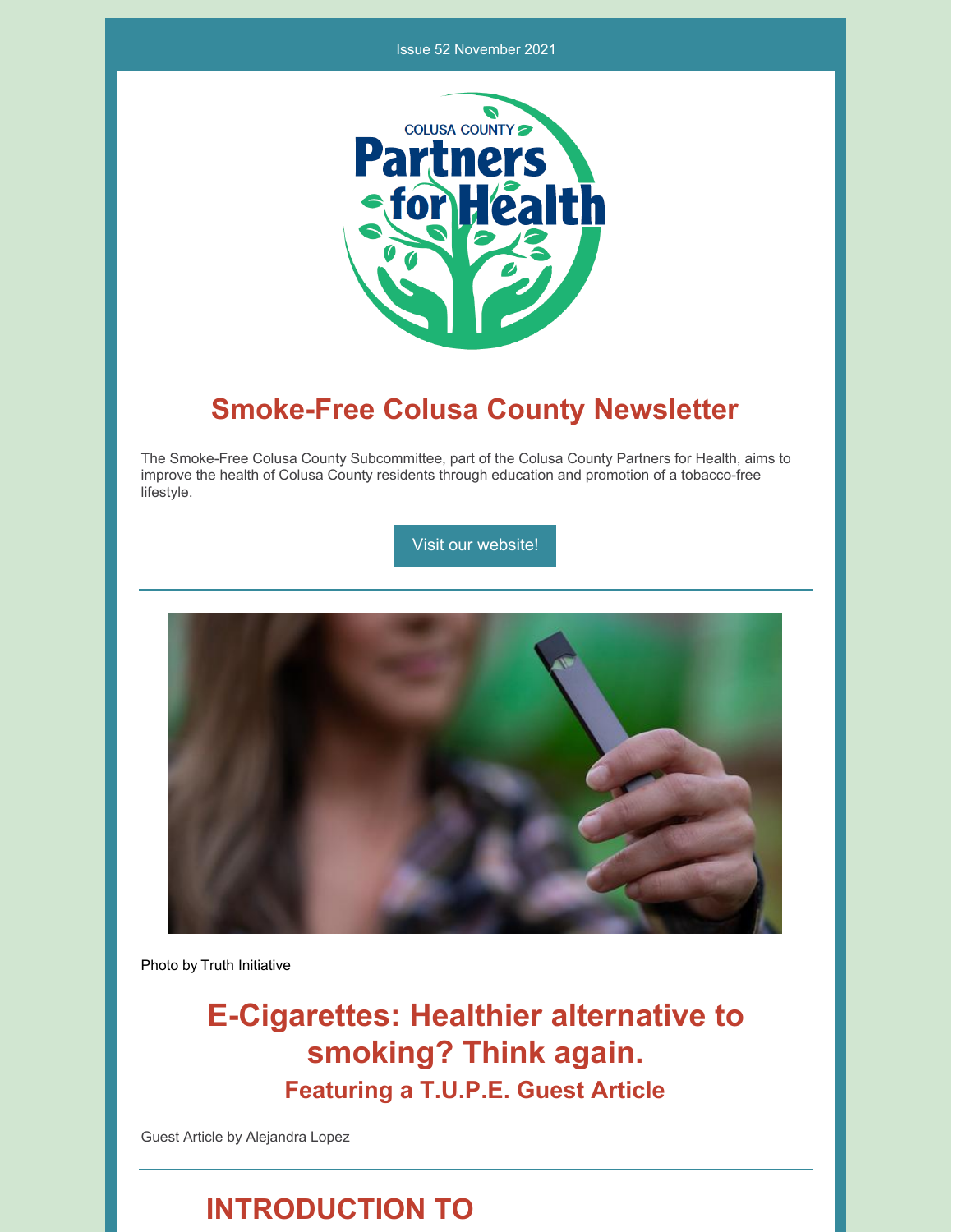# **E-CIGARETTES AND ITS' HEALTH ISSUES**

A new e-cigarette product called the JUUL hit the market a few years ago. After their first introduction, JUULs quickly became popular. Much like other e-cigarettes, the JUUL devices heat up a liquid cartridge to create a vapor.



Each cartridge provides 200 puffs and contains a variety of different flavors. Each cartridge also contains 59 milligrams per milliliter of nicotine, which is equal to the amount of nicotine found in an entire package of cigarettes. One distinguishing factor of these e-cigarettes is their small size - they can fit in the palm of your hand and they resemble a USB flash drive.

Youth use of nicotine in any form, including e-cigarettes, is unsafe, can cause addiction, and can harm the developing adolescent brain. Nicotine causes you to crave a smoke and in turn you have a high probability of withdrawal symptoms if you ignore that craving. It increases the chances of having a heart attack, chronic lung disease, and asthma to name a few. "As of Jan. 21, 2020, the Centers for Disease Control and Prevention (CDC) confirmed 60 deaths i n patients with [e-cigarette,](https://www.cdc.gov/tobacco/basic_information/e-cigarettes/severe-lung-disease.html) or vaping, product use associated lung injury (EVALI)." It's clear there is nothing healthy about vaping.

## **T.U.P.E. GUEST ARTICLE**

The Colusa County Office of Education Tobacco-Use Prevention Education program is funded through the 1988 Proposition 99 California Tax and the 2017 Proposition 56 Research and Prevention Tobacco Tax Act. The goal of our program is to support school districts in developing and implementing tobacco education programs through various trainings and technical assistance with the goal of reducing tobacco use amongst Colusa County youth. All of Colusa County school district are tobacco-free certified by the California Department of Education and are working towards renewing their certification by the end of the school year.

CCOE also supports districts in administering the California Healthy Kids Survey (CHKS) every other year, which allows district staff to see what trends are occurring at their district. One of the key components that the CHKS provides is information on tobacco, drug, and alcohol use amongst students. This is helpful data to look at when considering what type of tobacco use prevention education curriculum school districts want to implement, as well as which strategies they will use in case they have to do tobacco use intervention education.

We have seen an increase in tobacco use amongst our students, especially those in high school. If a student gets caught with a tobacco product or other substances, many times they get suspended. In an attempt to reduce suspensions and increase intervention services, CCOE supports districts by providing Brief Interventions by the School Resource Officer, Deputy Valdivia from the Colusa County Sheriff's Office. These brief intervention meetings could be held individually or in small groups, depending on the current need. The intervention meetings focus on motivational interviewing, to support the student in pinpointing why they use tobacco products and education on the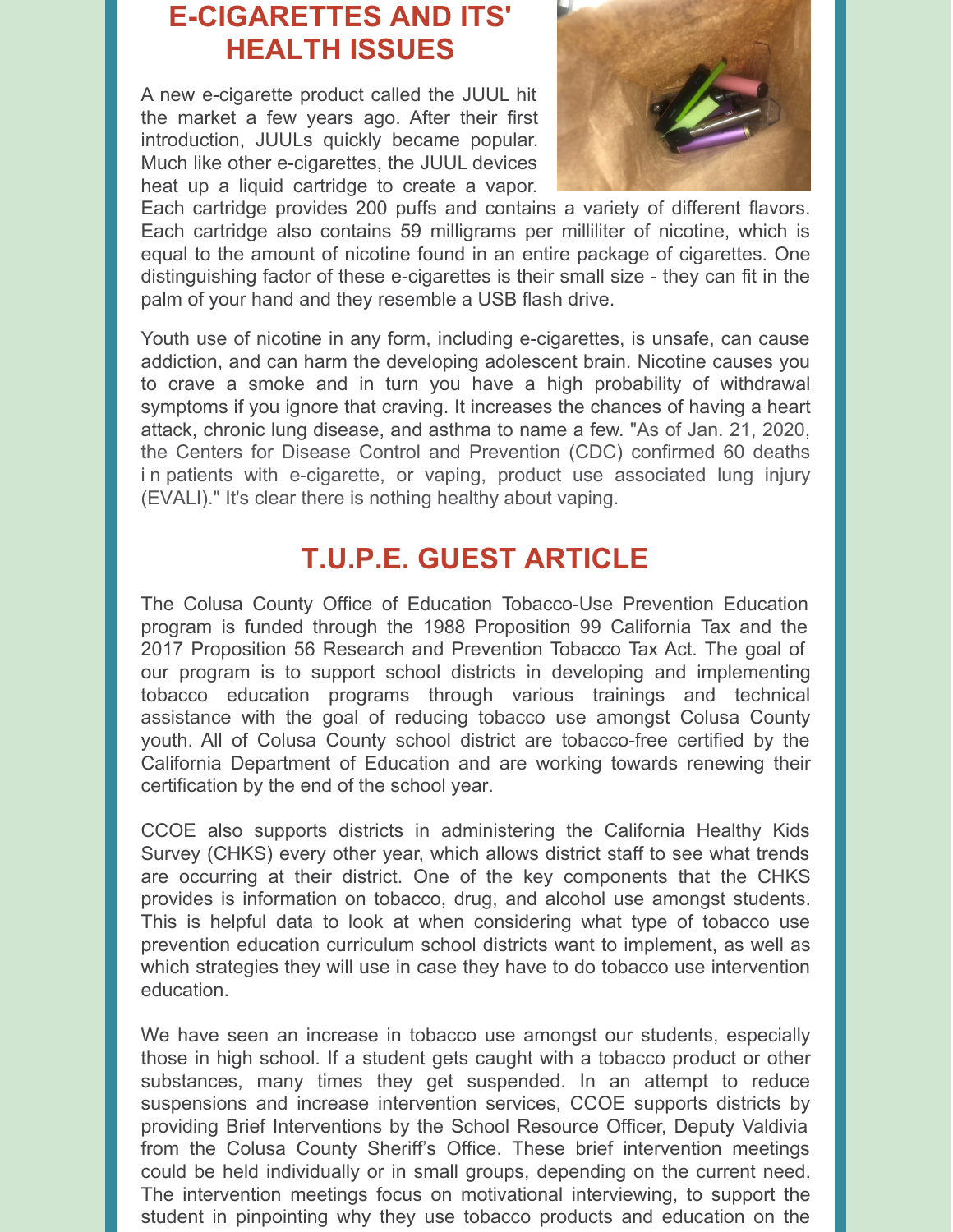long-term impacts of use. The goal of this program is to provide youth information on what they are putting into their bodies, so that they can make informed decisions.

Currently, CCOE is working alongside the California Department of Education to help implement strong, evidence-based tobacco use prevention curriculum to help reduce the use of tobacco with Colusa County youth.

If you have any questions or want to learn more about the TUPE program, please contact Alejandra Lopez at (530) 473-1350 ext. 10327 or [alejandralopez@ccoe.net](mailto:alejandralopez@ccoe.net).

Photo: Deputy Valdivia, Colusa County Sheriff's Office The above picture shows the tobacco products confiscated from one Colusa County school in a one-week time span during COVID-19.

# **LOCAL USE OF E-CIGARETTES**

Youth use of e-cigarettes continues to be an issue in Colusa County. Youth use of e-cigarettes has increased significantly in recent years. As of March 2020, over 75 California jurisdictions passed local laws restricting the sale of flavored tobacco products, and 65 of them also restrict menthol cigarette sales. In Colusa County, four out of five kids who have used tobacco started with a flavored product. Why? Because it is appealing and it's advertised to taste great.

Governor Newsom signed legislation imposing stricter age verification requirements for tobacco products sold online or by mail. Locally, one policy that is enforced is Smoke-Free Parks. If we continue to enforce this policy, with the help of law enforcement, it will reduce the number of locations youth go to vape. It also will benefit the environment from pollution since e-cigarettes are not biodegradable.

We as a community need to limit youth access to tobacco products, it will help protect children from living with a lifetime addiction. The more knowledge community members have about this issue the usage rates within the youth will decrease. Community education is key; parents can have those discussions with their children and can advocate for a healthier community.

#### **Colusa County Partners for Health Meeting**

The next Colusa County Partners for Health meeting will be announced to those subscribed to the e-mail list. Please e-mail **[TEP@ColusaDHHS.org](mailto:TEP@ColusaDHHS.org)** to receive updates on meetings and coalition activities.

#### **Resources**

Interested in a meeting or community presentation to learn more about secondhand smoke, thirdhand smoke, tobacco marketing towards youth, or the Colusa County Tobacco Education Program? Contact us directly to schedule an appointment: